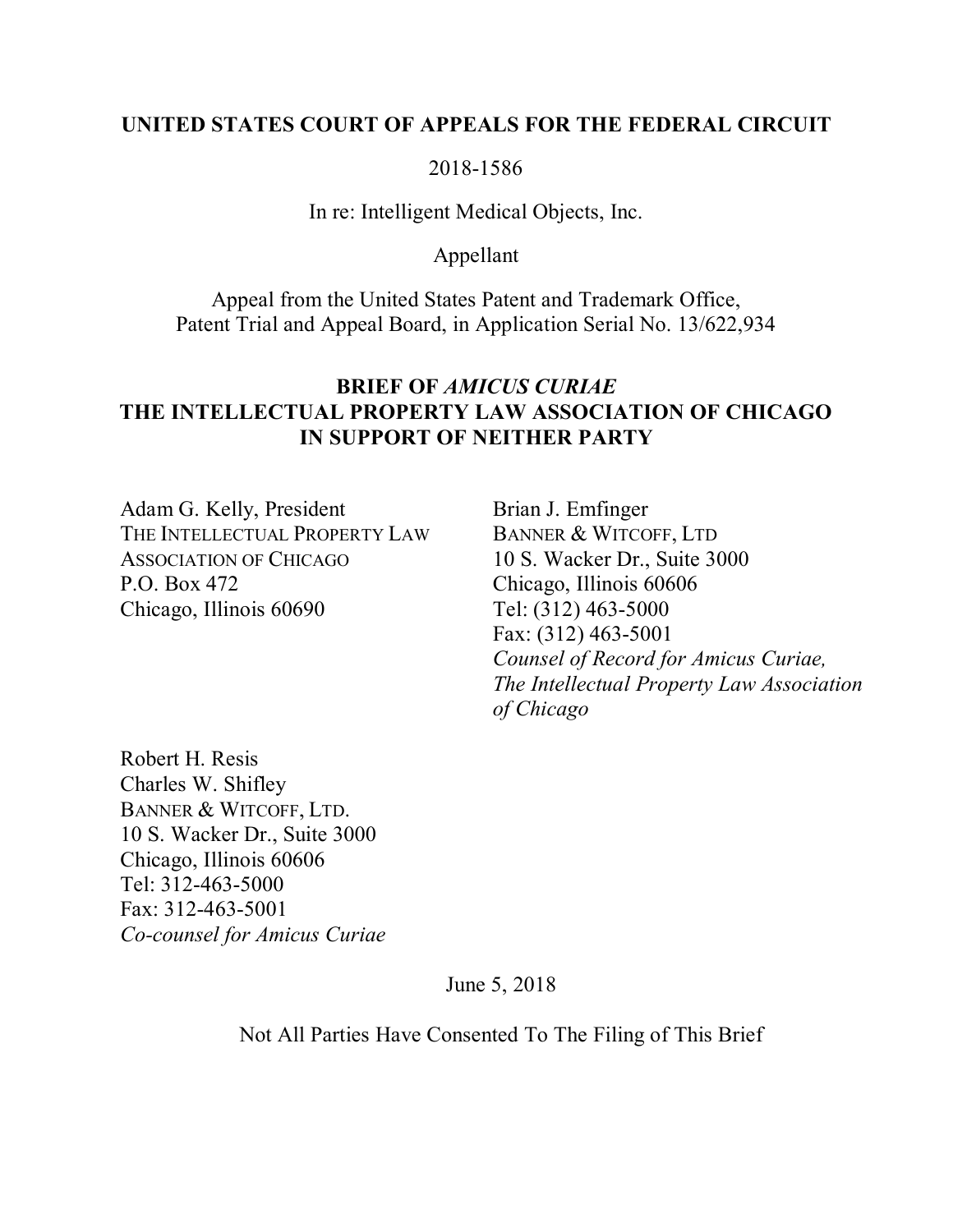## **CERTIFICATE OF INTEREST**

Counsel for *Amicus Curiae* The Intellectual Property Law Association of

Chicago certifies as follows:

1. The full name of every party or *amicus curiae* represented by us is:

The Intellectual Property Law Association of Chicago

2. The name of the real party in interest represented by us is:

Same.

3. All parent corporations and any publicly held companies that own 10 percent or more of the stock of the *amicus curiae* represented by us are:

None.

4. The names of all law firms and the partners, counsel or associates that appeared for the *amicus curiae* now represented by us in the trial court or are expected to appear in this Court are:

| BANNER & WITCOFF, LTD.                                     | THE INTELLECTUAL PROPERTY LAW<br><b>ASSOCIATION OF CHICAGO</b> |
|------------------------------------------------------------|----------------------------------------------------------------|
| Robert H. Resis<br>Charles W. Shifley<br>Brian J. Emfinger | Adam G. Kelly                                                  |

5. The title and number of any case known to us to be pending in this or any other court or agency that will directly affect or be directly affected by this Court's decision in the pending appeal are:

> The Intellectual Property Law Association of Chicago is not aware of any other pending or related cases within the meaning of Federal Circuit Rule 47.5(b).

Dated: June 5, 2018 /s/ Brian J. Emfinger Brian J. Emfinger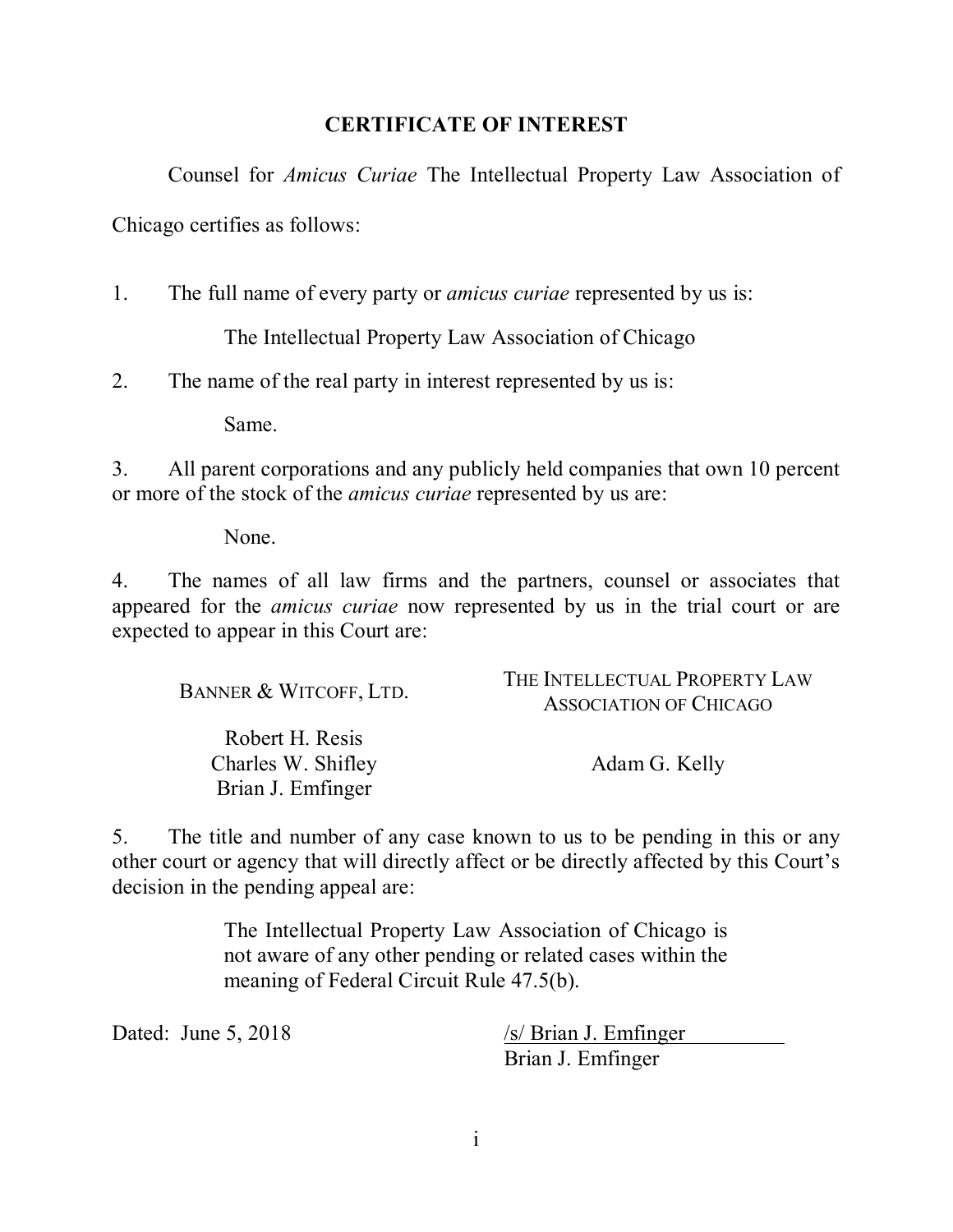# **TABLE OF CONTENTS**

| Changing the thrust of a rejection requires the Board to designate a<br>$\mathbf{I}$ .<br>new ground of rejection to provide an applicant an opportunity to respond?                                                                  |
|---------------------------------------------------------------------------------------------------------------------------------------------------------------------------------------------------------------------------------------|
| The Board should have designated its decision as a new ground of<br>$\Pi$ .<br>rejection and reopened prosecution in order to allow the applicant an<br>opportunity to respond to the abstract idea the Board first identified in its |
|                                                                                                                                                                                                                                       |
|                                                                                                                                                                                                                                       |
|                                                                                                                                                                                                                                       |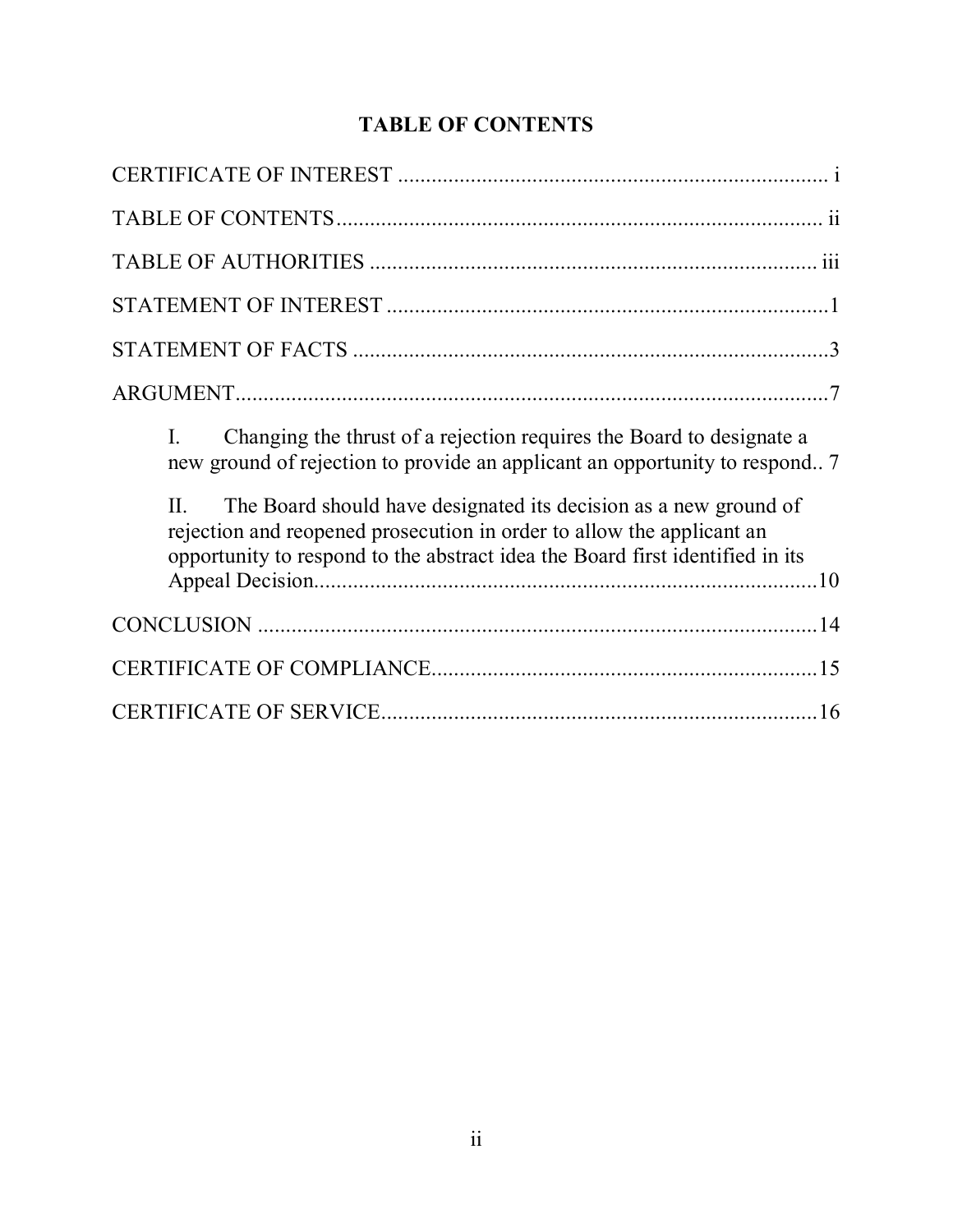# **TABLE OF AUTHORITIES**

| Apple, Inc. v. Ameranth, Inc., 842 F.3d 1229 (Fed. Cir. 2016)  7, 11, 12, 13  |
|-------------------------------------------------------------------------------|
|                                                                               |
| Content Extraction & Transmission LLC v. Wells Fargo Bank, Nat'l Assn., 776   |
| DDR Holdings, LLC v. Hotels.com, L.P., 773 F.3d 1245 (Fed. Cir. 2014) 3-4     |
|                                                                               |
|                                                                               |
|                                                                               |
|                                                                               |
|                                                                               |
|                                                                               |
| In re TLI Comm. LLC Patent Litig., 823 F.3d 611 (Fed. Cir. 2016)  6–7, 10, 11 |
| Intellectual Ventures I LLC v. Erie Indemnity Co., 850 F.3d 1315 (Fed. Cir.   |
|                                                                               |
|                                                                               |
|                                                                               |
|                                                                               |
|                                                                               |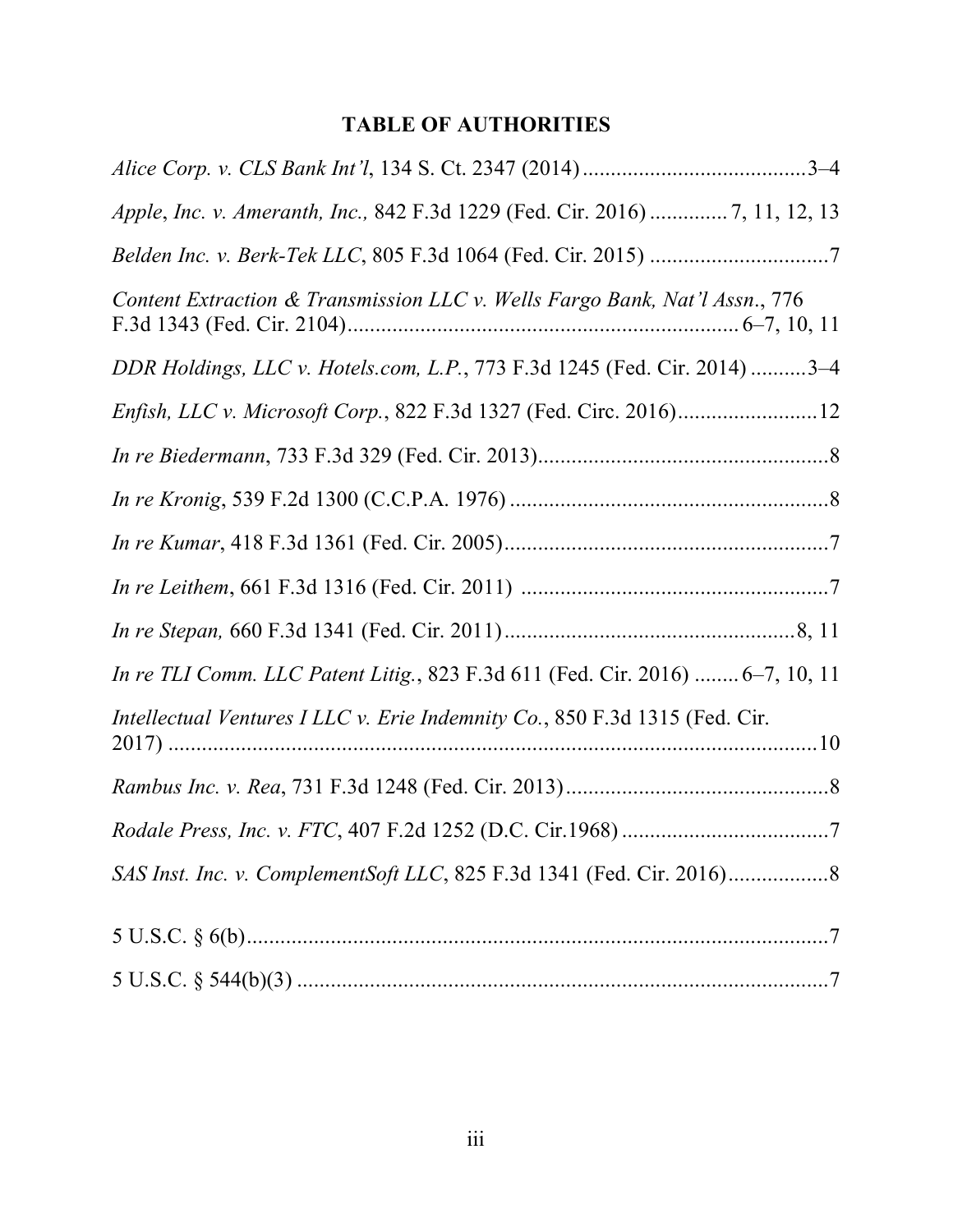#### **STATEMENT OF INTEREST**<sup>1</sup>

Founded in 1884, the Intellectual Property Law Association of Chicago is the country's oldest bar association devoted exclusively to intellectual property matters. Located in Chicago, a principal locus and forum for the nation's authors, artists, inventors, scholarly pursuits, arts, creativity, research and development, innovation, patenting, and patent litigation, IPLAC is a voluntary bar association of over 1,000 members with interests in the areas of patents, trademarks, copyrights, and trade secrets, and the legal issues they present. Its members include attorneys in private and corporate practices before federal bars throughout the United States, from law firm attorneys to sole practitioners, corporate attorneys, law school professors, law students, and judges, $<sup>2</sup>$  as well as the U.S. Patent and Trademark Office and the U.S.</sup> Copyright Office. IPLAC members prosecute thousands of patent applications and litigate many patent lawsuits in Chicago and across the country.<sup>3</sup>

<sup>&</sup>lt;sup>1</sup> This brief has not been authored in whole or in part by counsel for a party, and no person or entity other than Amicus, its members, or its counsel, has made a monetary contribution to the preparation or submission of this brief.

 $2$  Although over 30 federal judges are honorary members of IPLAC, none was consulted on, or participated in, this brief.

 $3$  In addition to the required statement of footnote 1, after reasonable investigation, IPLAC believes that (a) no member of its Board or Amicus Committee who voted to prepare this brief, or any attorney in the law firm or corporation of such a member, represents a party to this litigation in this matter; (b) no representative of any party to this litigation participated in the authorship of this brief; and (c) no one other than IPLAC, or its members who authored this brief and their law firms or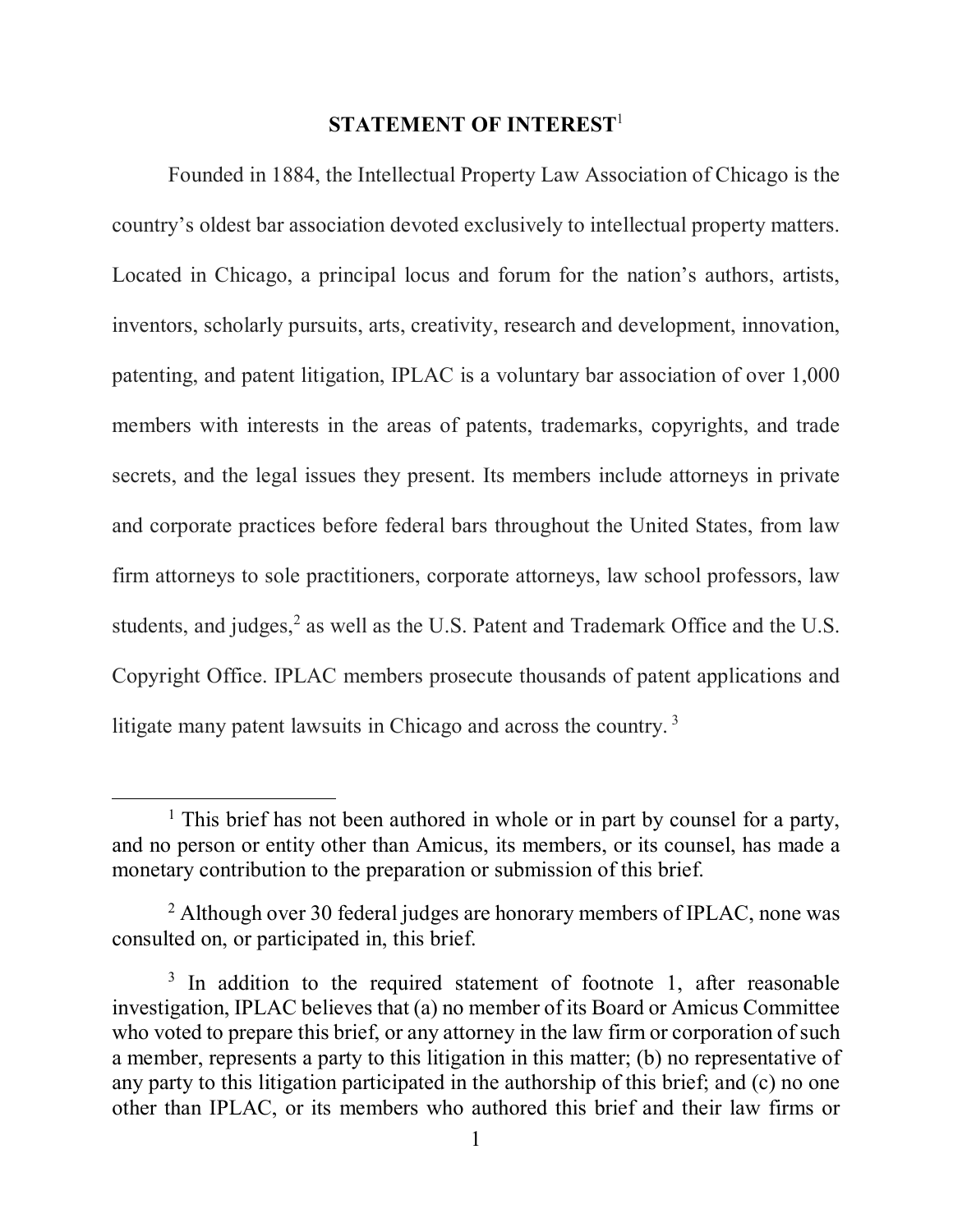IPLAC represents both patent holders and other innovators in roughly equal measure. In litigation, IPLAC's members are split roughly equally between plaintiffs and defendants. As part of its central objectives, IPLAC as a not-for-profit is dedicated to aiding in the development of intellectual property law, especially in the federal courts. A principal aim is to aid in the development and administration of intellectual property laws and the manner in which the courts and agencies including the United States Patent and Trademark Office apply them. IPLAC is also dedicated to maintaining a high standard of professional ethics in the practice of law and to providing a medium for the exchange of views on intellectual property law among those practicing in the field and to educating the public at large.

employers, made a monetary contribution to the preparation or submission of this brief.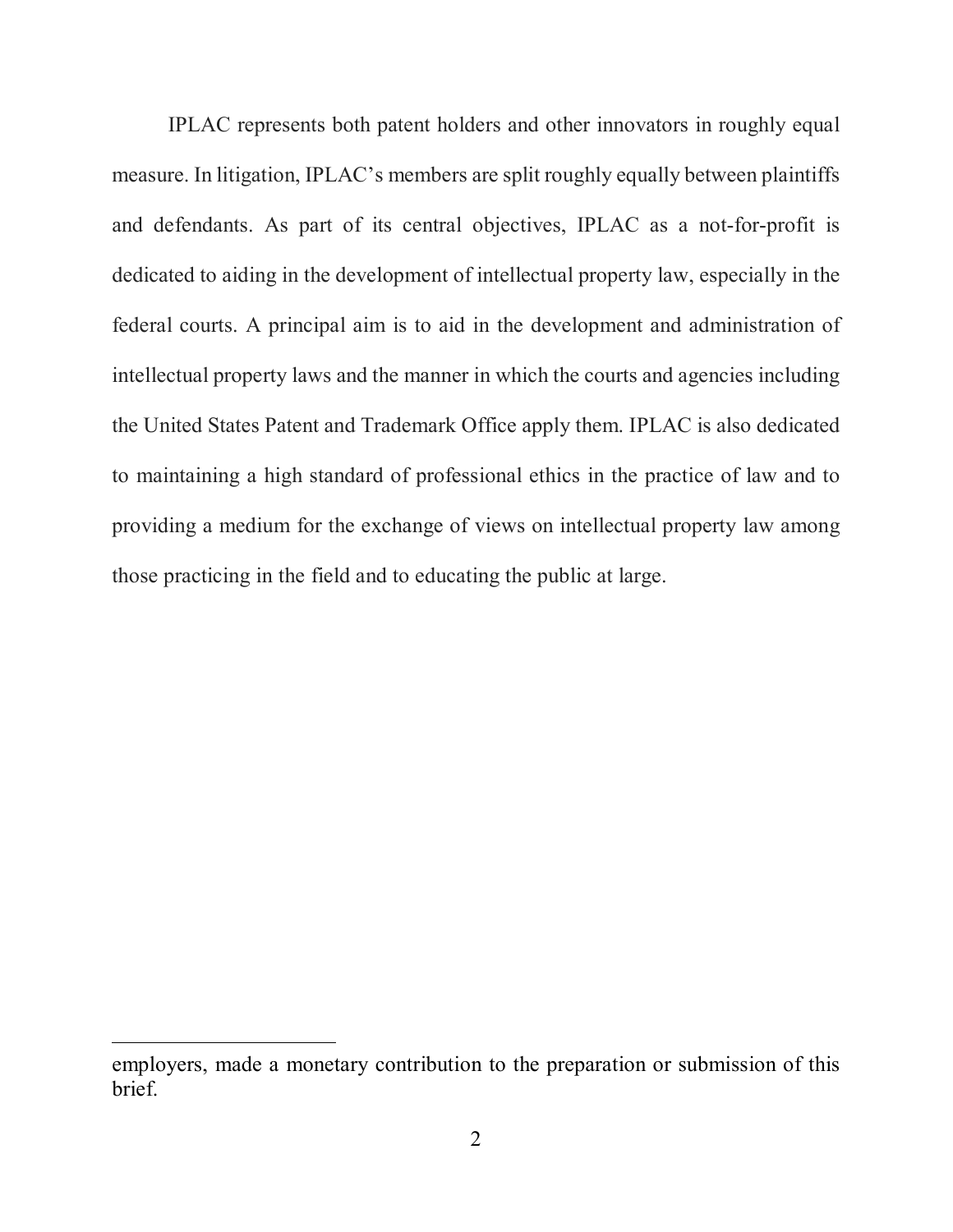#### **STATEMENT OF FACTS**

In this case, the rationale relied on to support the rejection under  $\S$  101 for lack of patent-eligible subject matter has been a moving target. Between the nonfinal office action and the final office action, the examiner modified the abstract idea used to support the rejection. On appeal the examiner claimed, for the first time and without analysis, that the alleged abstract idea was similar to a multitude of other abstract ideas. The Patent Trial and Appeal Board (the "Board") ultimately affirmed the rejection under § 101 by morphing the examiner's basis for rejection into yet another abstract idea identified, also for the first time, in its decision on appeal. The applicant had no notice and no opportunity to address the Board's new abstract idea seen for the first time in its decision.

In a non-final office action of December 5, 2014, the examiner alleged the claims were "drawn to an abstract idea, being a basic concept of providing healthcare (*e.g.*, implementing a controlled vocabulary in a longitudinal medical record, tagging elements with a longitudinal medical record with said controlled vocabulary, etc.") (Non-Final Office Action of December 5, 2014, p. 2.) The examiner did not identify any court case in which claims reciting a similar concept were deemed to be directed to an abstract idea. (*See id.*) In response, the applicant argued the claims were analogous to the patent-eligible claims of *DDR Holdings* and were distinguished from the patent-ineligible claims of *Alice*. (Response to Office Action of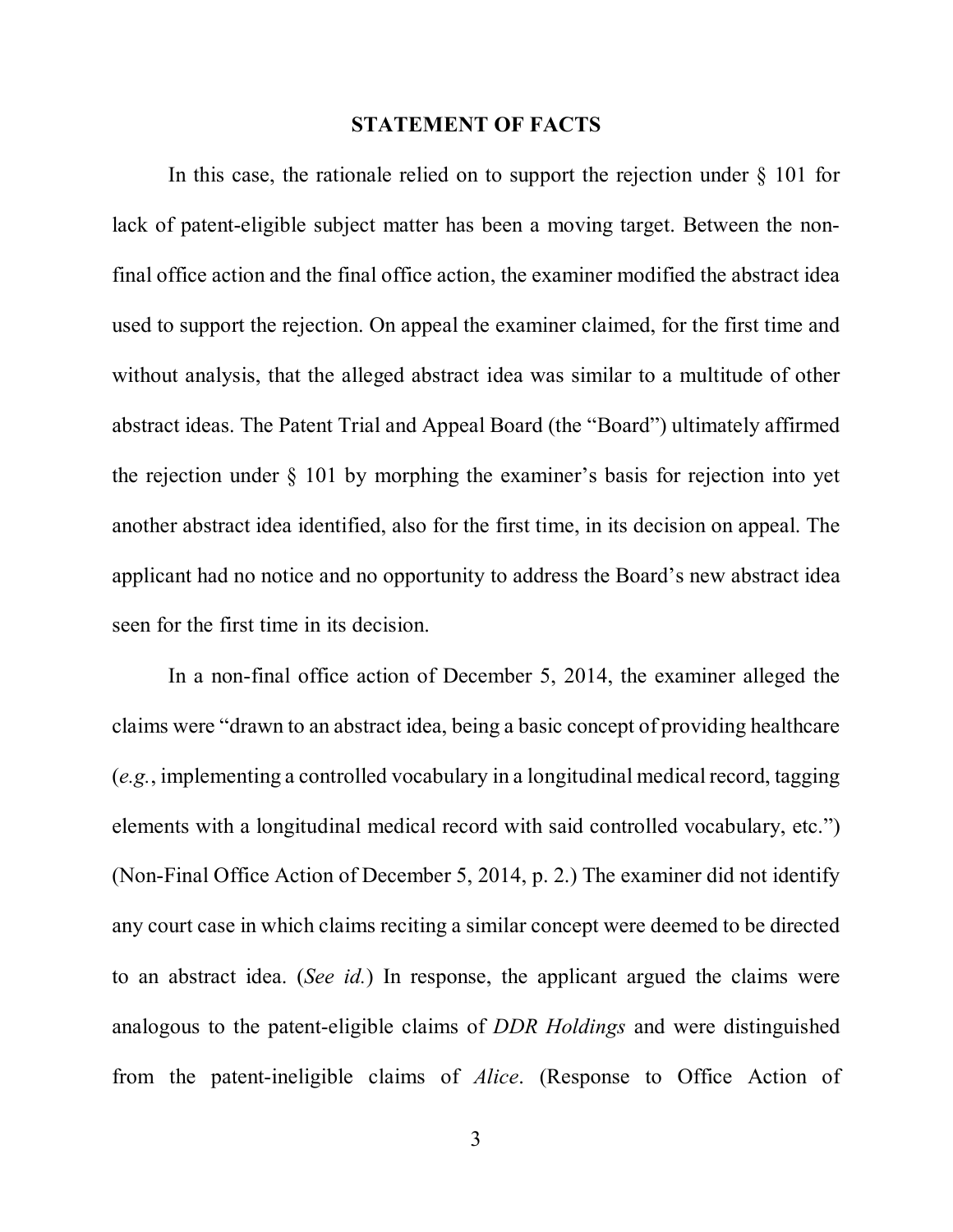February 13, 2015, pp. 6–7 (citing *DDR Holdings, LLC v. Hotels.com, L.P.*, 773 F.3d 1245 (Fed. Cir. 2014) and *Alice Corp. v. CLS Bank Int'l*, 134 S. Ct. 2347  $(2014)$ .

In a final office action of March 13, 2015, the examiner modified the rationale underlying the § 101 rejection by identifying a new abstract idea the claims were alleged to be directed to: "providing health care by generating and processing medical records." (Final Office Action of March 13, 2015, p. 2.) Responding to the applicant's previous remarks about *Alice*, the examiner alleged "the claims involve generating data, linking data, creating data objects, and the like" and thus were directed to an abstract idea. (*Id.* at p. 3.) But the examiner again failed to identify any court case involving a similar abstract idea. Instead, the examiner simply referenced the example abstract ideas the Supreme Court identified in *Alice* intermediated settlement, fundamental economic practices, and organizing human activities. (*Id.*) Notably, the examiner made no attempt to explain how or why the newly identified abstract idea of "providing health care by generating and processing medical records" was similar to these examples. (*See id.*)

The applicant appealed. In the appeal brief, the applicant argued (i) that the examiner oversimplified the claims, (ii) that the claims were distinguished from the patent-ineligible claims of *Content Extraction*, *Cyberfone*, and *Digitech*, and (iii)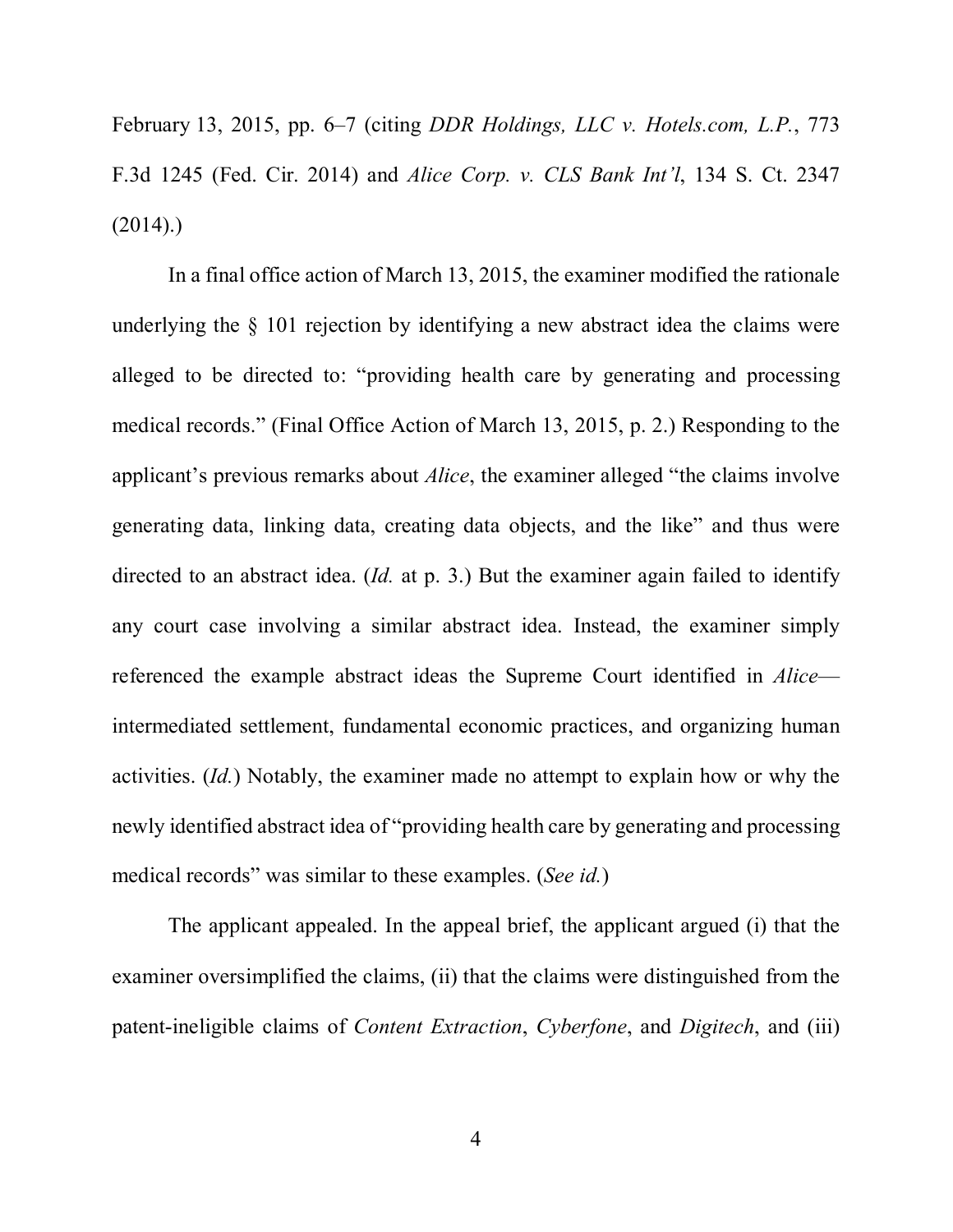that, again, the claims were analogous to the patent-eligible claims of *DDR Holdings*. (Appellant's Brief of September 3, 2015, pp. 10–13.)

The examiner's answer modified the original reasoning used to support the § 101 rejection by characterizing, for the first time, independent claims 1 and 12 as "drawn to" the following:

> Independent claim 1 is drawn to a method of implementing a controlled vocabulary in a longitudinal electronic medical record by data objects pertaining to encounters, creating and storing a vocabulary with associated codes, tagging a medical record with the vocabulary.

> Independent claim 12 is drawn to a method of processing a sound wave and correlating it with a vocabulary by capturing a sound wave as an electronic file, translating the file to text, storing the text as a patient medical record, tagging the record with a vocabulary, mapping the vocabulary to a reference terminology, and providing a code internal to the vocabulary.

(Examiner's Answer of February 26, 2016, p. 3.)

Next, the examiner reiterated that "the claims were directed to an abstract idea of providing healthcare by generating and processing medical records." (*Id.*) The examiner attempted to liken this abstract idea, again for the first time, to a litany of concepts previously determined to be abstract ideas, namely a method of organizing human activities; a fundamental economic practice; using categories to organize, store, and transmit information; collecting and comparing known information; obtaining and comparing intangible data; comparing new and stored information;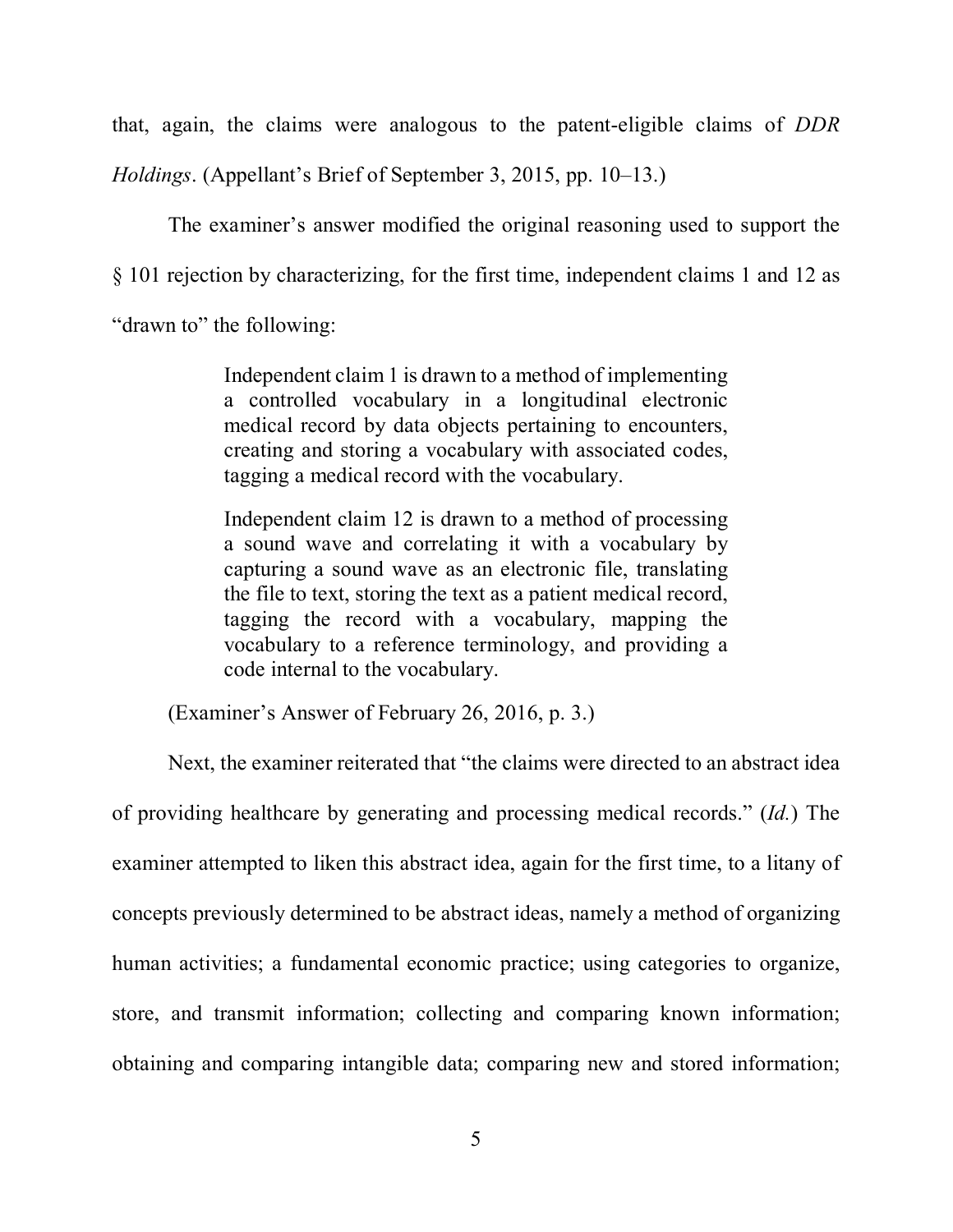"**and/or**" comparing data using mathematical relationships/formulas; "**etc.**" (*Id.*) (emphasis added). But the examiner failed to provide any analysis explaining why "providing healthcare by generating and processing medical records" was similar to any of the seven different concepts listed. (*See id.*)

In reply, the applicant argued that the examiner failed to establish a *prima facie* case of patent ineligibility under § 101 because he provided no corresponding reasoned rationale explaining how the claims recited any of the seven different abstract ideas listed. (Appellant's Reply Brief of April 26, 2016, pp. 3–5.)

In the end, the Board affirmed the examiner's rejection and found the claim language to support the examiner's conclusion that the claims were directed to "processing information to create a longitudinal medical record, and thereby manage patient records." (Decision on Appeal of December 22, 2017, p. 6.) To support its ruling, the Board expanded beyond the examiner's characterization of the claims: "Stated at a **higher level of abstraction**, claims 1 and 12 can be characterized as collecting, storing, and organizing data."4 (*Id.* (emphasis added).) The Board then observed that claims directed to "collecting, storing, and organizing data" were previously held to be ineligible in three previous cases: *In re TLI Comm.*, *Content* 

<sup>&</sup>lt;sup>4</sup> Here, the Board cited to the application's specification which states, "[t]he present invention is directed to a system and method for electronic record-keeping, organizing, and managing." (*Id.* (mistakenly citing paragraph [**0003**] and intending to cite paragraph [**0002**]).)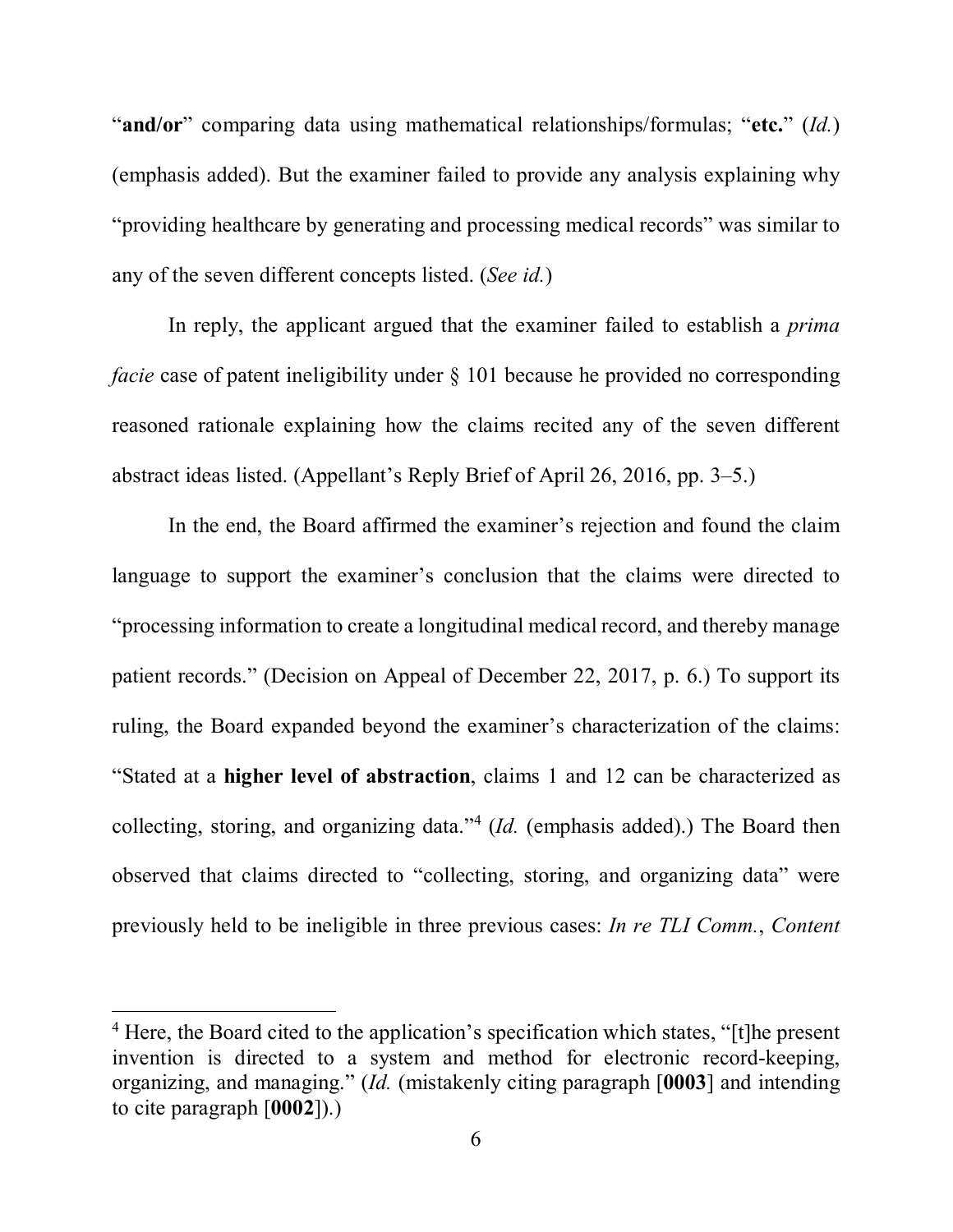*Extraction*, and *Erie Indemnity*. (*Id.* at p. 7.) The Board also noted the Federal Circuit's observation in *Apple, Inc. v. Ameranth, Inc*. that "[a]n abstract idea can generally be described at different levels of abstraction." (*Id.* at pp. 6–7., fn. 3 (quoting 842 F.3d 1229, 1240 (Fed. Cir. 2016).) At no time did the applicant have an opportunity to address whether the claims could properly be "characterized as collecting, storing, and organizing data." (Decision on Appeal at p. 6.)

#### **ARGUMENT**

## **I. Changing the thrust of a rejection requires the Board to designate a new ground of rejection to provide an applicant an opportunity to respond**

Under the APA, applicants are "entitled to notice of the factual and **legal bases** upon which the rejection was based." *In re Leithem*, 661 F.3d 1316, 1319 (Fed. Cir. 2011) (citing 5 U.S.C. §§ 6(b) and 554(b)(3)) (emphasis added). Under 5 U.S.C. § 544(b)(3), "an agency may not change theories in midstream without giving respondents reasonable notice of the change" and "the opportunity to present argument under the new theory." *Belden Inc. v. Berk-Tek LLC*, 805 F.3d 1064, 1080 (Fed. Cir. 2015) (citing *Rodale Press, Inc. v. FTC*, 407 F.2d 1252, 1256–57 (D.C. Cir.1968)).

And "[m]ere reliance on the same statutory basis . . ., alone, is **insufficient to avoid** making a new ground of rejection when the Board relies on new facts and rationales not previously raised to the applicant by the examiner." *Id.* (citing *In re Kumar*, 418 F.3d 1361, 1367–68 (Fed. Cir. 2005)) (emphasis added). The Court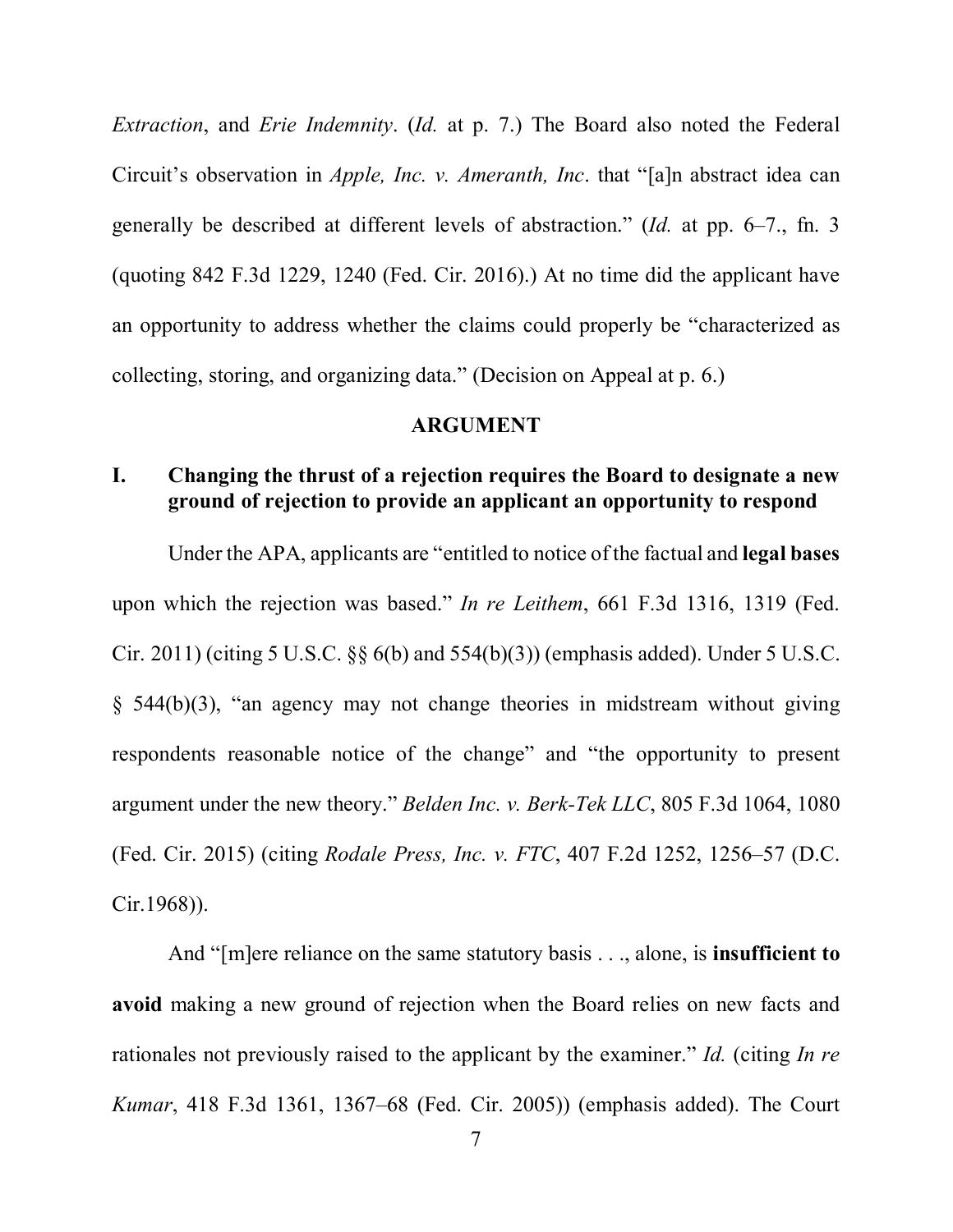reiterated this in *In re Stepan*: "Mere reliance by the Board on the same type of rejection . . ., alone, is insufficient to avoid a new ground of rejection where it propounds new facts and rationales to advance a rejection" which were not "previously raised by the examiner." 660 F.3d 1341, 1345 (Fed. Cir. 2011). And again in *In re Biedermann*: "The central question in the present case is whether the Board and the examiner properly relied on the same articulated reasoning and factual underpinnings in rejecting [the appellant's] claims or whether the Board **made new findings** and **adopted different reasons** to support a new ground of rejection, thus depriving [the appellant] of both notice and an opportunity to respond." 733 F.3d 329, 336 (Fed. Cir. 2013) (emphasis added).

"[T]he ultimate criterion of whether a rejection is considered 'new' in a decision by the board is whether appellants have had fair opportunity to react to the thrust of the rejection." *In re Kronig*, 539 F.2d 1300, 1302–03 (C.C.P.A. 1976). "If that condition is not met, the Board must designate its decision a new ground of rejection and provide the appellant with an opportunity to respond." *Rambus Inc. v. Rea*, 731 F.3d 1248, 1256 (Fed. Cir. 2013) (citing *Stepan*, 660 F.3d at 1346). "Failure to do so violates the appellant's notice rights and warrants vacatur of the Board's decision." *Id.*

This Court underscored the importance of the APA's notice requirements in *SAS Inst., Inc. v. ComplementSoft, LLC*, 825 F.3d 1341, 1350–52 (Fed. Cir. 2016),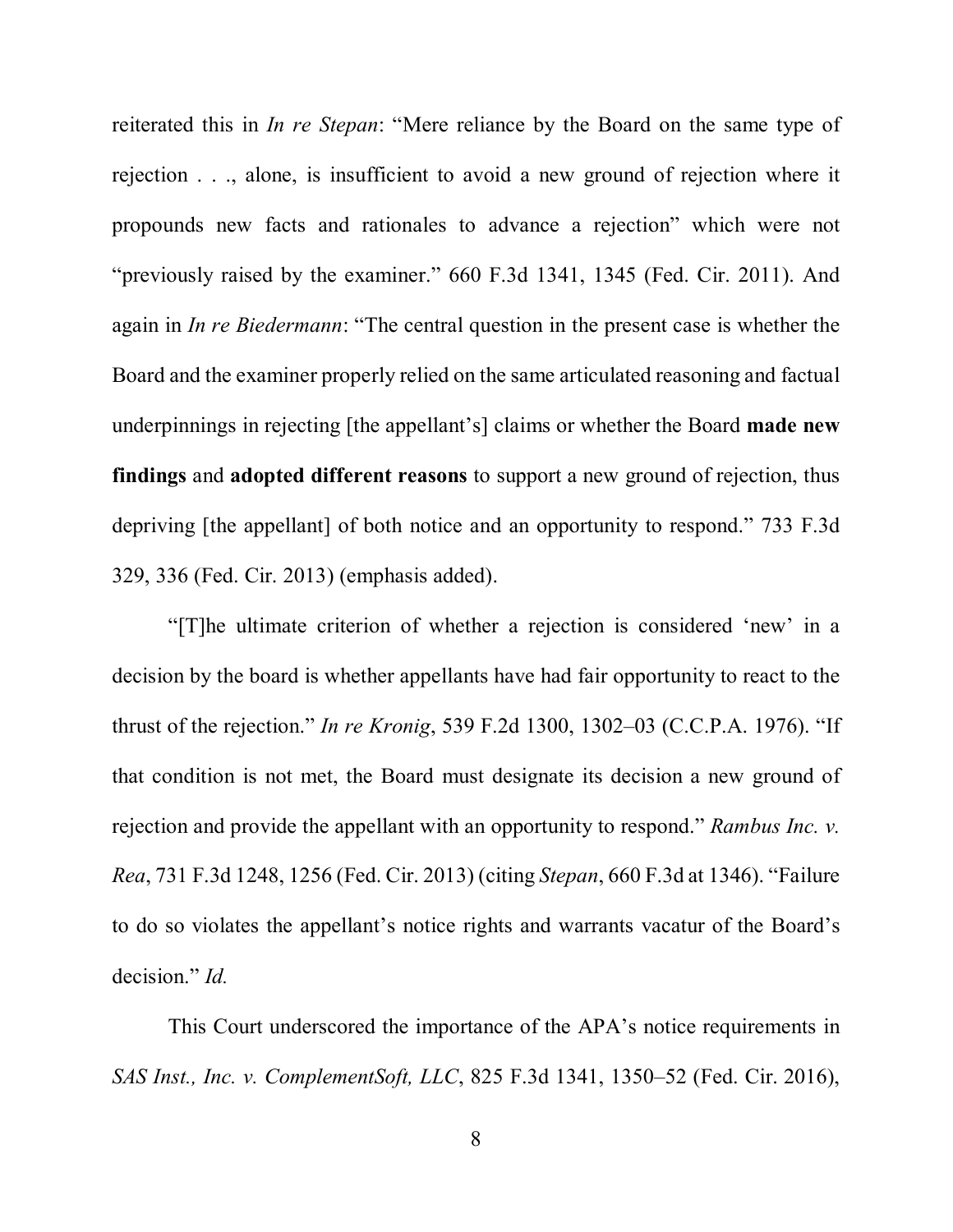*rev'd on other grounds* U.S. (2018). In that case (an *inter partes* review), the Board shifted its construction of a disputed claim term between its institution decision and its final written decision. Even though the Court agreed with the Board's ultimate construction, this Court remanded for further proceedings after finding the Board's procedure failed to satisfy § 554(b)(3). *Id.* at 1352. This Court observed that the petitioner focused its arguments on the initial claim construction set forth in the Board's institution decision—a construction the patent owner agreed with and thus did not challenge. *Id.* at 1351. Consequently, the Court found that the petitioner could not have anticipated—and thus could not have briefed or argued against—alternative or hypothetical constructions. *Id.* According to this Court, the Board "change[d] theories midstream" by adopting a new claim construction for the first time in its final written decision.

To date, precedential case law has typically addressed undesignated new grounds of rejection in the context of art-based rejections under §§ 102 and 103. But there is no reason why the APA's principles should be different for rejections under § 101 in the *Mayo/Alice* context. Shifting to a new abstract idea to support a subject matter rejection changes the underlying rationale for that rejection. The APA's due process principles mandate notice of and the opportunity to respond to that new rationale.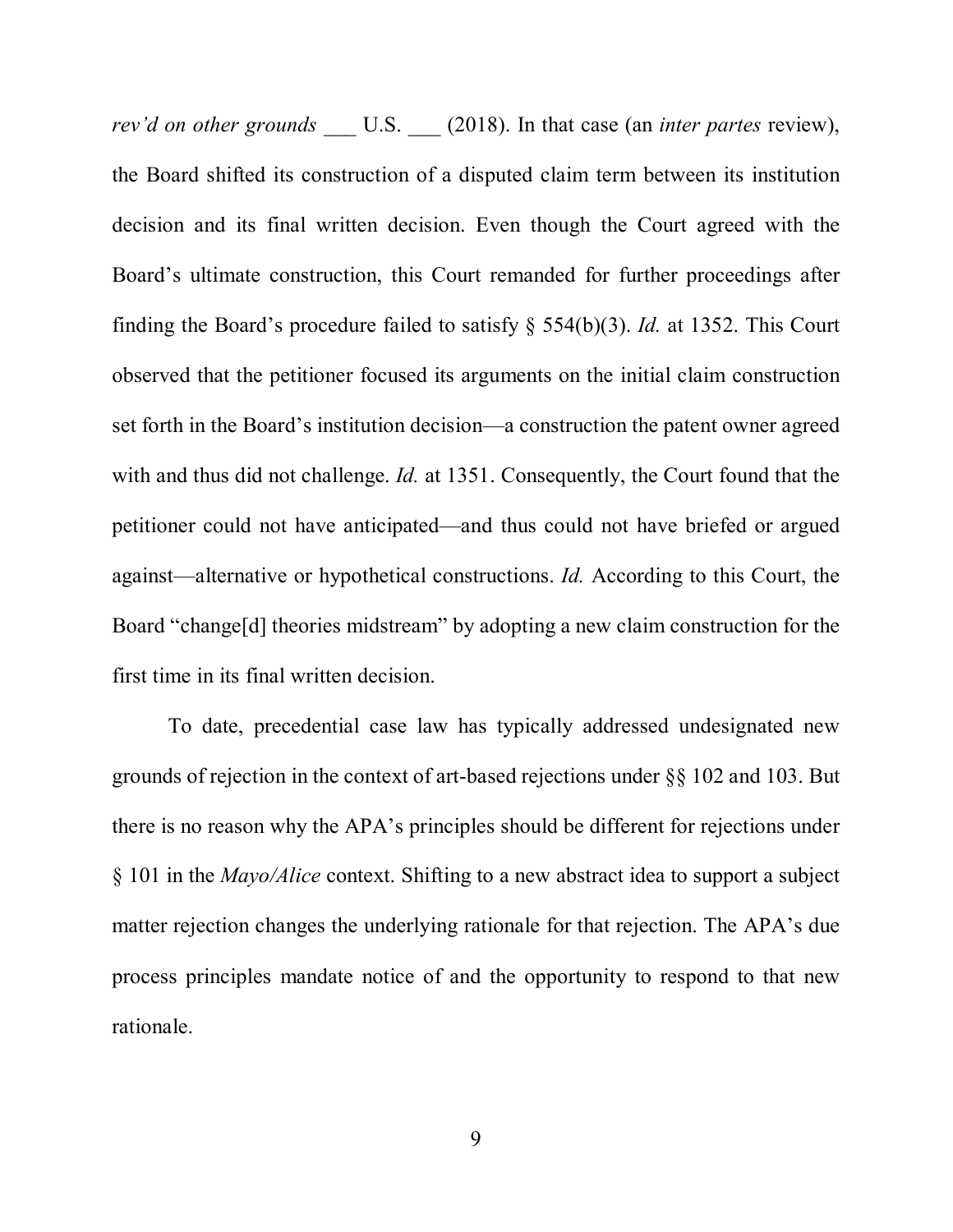# **II. The Board should have designated its decision as a new ground of rejection and reopened prosecution in order to allow the applicant an opportunity to respond to the abstract idea the Board first identified in its Appeal Decision**

Before the Board's decision on appeal, the applicant had no opportunity to address the characterization of the claims as directed to "collecting, storing, and organizing data." Throughout prosecution and the appeal, the examiner alleged the claims to be directed to either "providing healthcare" (non-final office action) or "providing health care by generating and processing medical records" (final office action and examiner's answer). The allegation that the claims were directed to "collecting, storing, and organizing data" was not raised by the examiner. Instead, this characterization of the claims was a new rationale raised by the Board for the first time in its decision on appeal. In other words, the Board adopted a different reason to conclude the claims failed to set forth patent-eligible subject matter under § 101.

This shift in the Board's reasoning is further highlighted by the previously uncited case law the Board identified in order to show that "claims directed to collecting, storing, and organizing data" are patent ineligible: *In re TLI Comm. LLC Patent Litig.*, 823 F.3d 611 (Fed. Cir. 2016); *Content Extraction & Transmission LLC v. Wells Fargo Bank, Nat'l Assn*., 776 F.3d 1343 (Fed. Cir. 2014); and *Intellectual Ventures I LLC v. Erie Indemnity Co.*, 850 F.3d 1315 (Fed. Cir. 2017). (Decision on Appeal at p. 7.) Up until the Board's decision, the applicant had no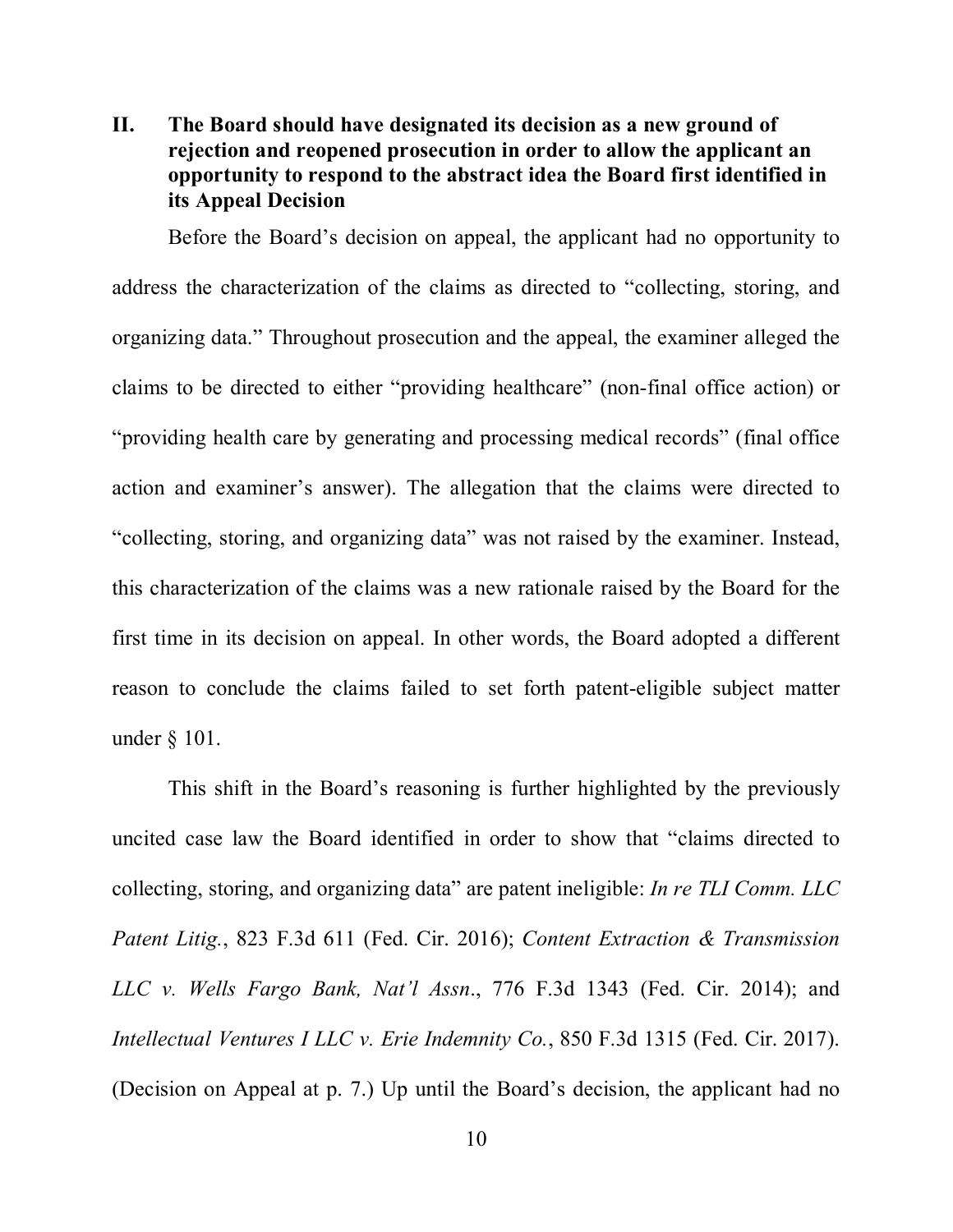notice that its claims were alleged to be similar to the patent-ineligible claims of *TLI Comm.*, *Content Extraction*, or *Erie*. So the appellant had no opportunity to distinguish its claims from those at-issue in those newly cited cases. That the appellant itself happened to mention *Content Extraction* in its appeal brief should not matter. *See Stepan*, 660 F.3d at 1344–45 (stating that "the mere fortuity [the appellant] addressed the validity of [a] Declaration on its own, without the issue being raised by the examiner, does not permit the Board to reject the Declaration as ineffective without designating its decision as a new ground of rejection").<sup>5</sup>

In addition, this case is distinguishable from *Apple v. Ameranth*, which the Board cited for the proposition that "[a]n abstract idea can generally be described at different levels of abstraction." (Decision on Appeal at p. 6, (quoting *Apple*, 842 F.3d at 1240–41).) In *Apple*, although the Board's characterization of the claims changed between its initial decision to institute a CBM review and its final decision, its subsequent characterization of the claims was narrower than its initial characterization. Initially, the Board found the claims at issue in *Apple* to be "directed to generating a menu on a computer." *Apple*, 842 F.3d at 1240 (Fed. Cir. 2016). Later, the Board "added to this description, finding the patent claims [were]

<sup>&</sup>lt;sup>5</sup> It also should not matter that the Board relied on statements in the application's specification (*e.g.*, paragraph [**0002**]) to support its new characterization of the claims as "collecting, storing, and organizing data." (Decision on Appeal at p. 6.) This was a new characterization of the claims regardless of the statements the Board relied on to support it.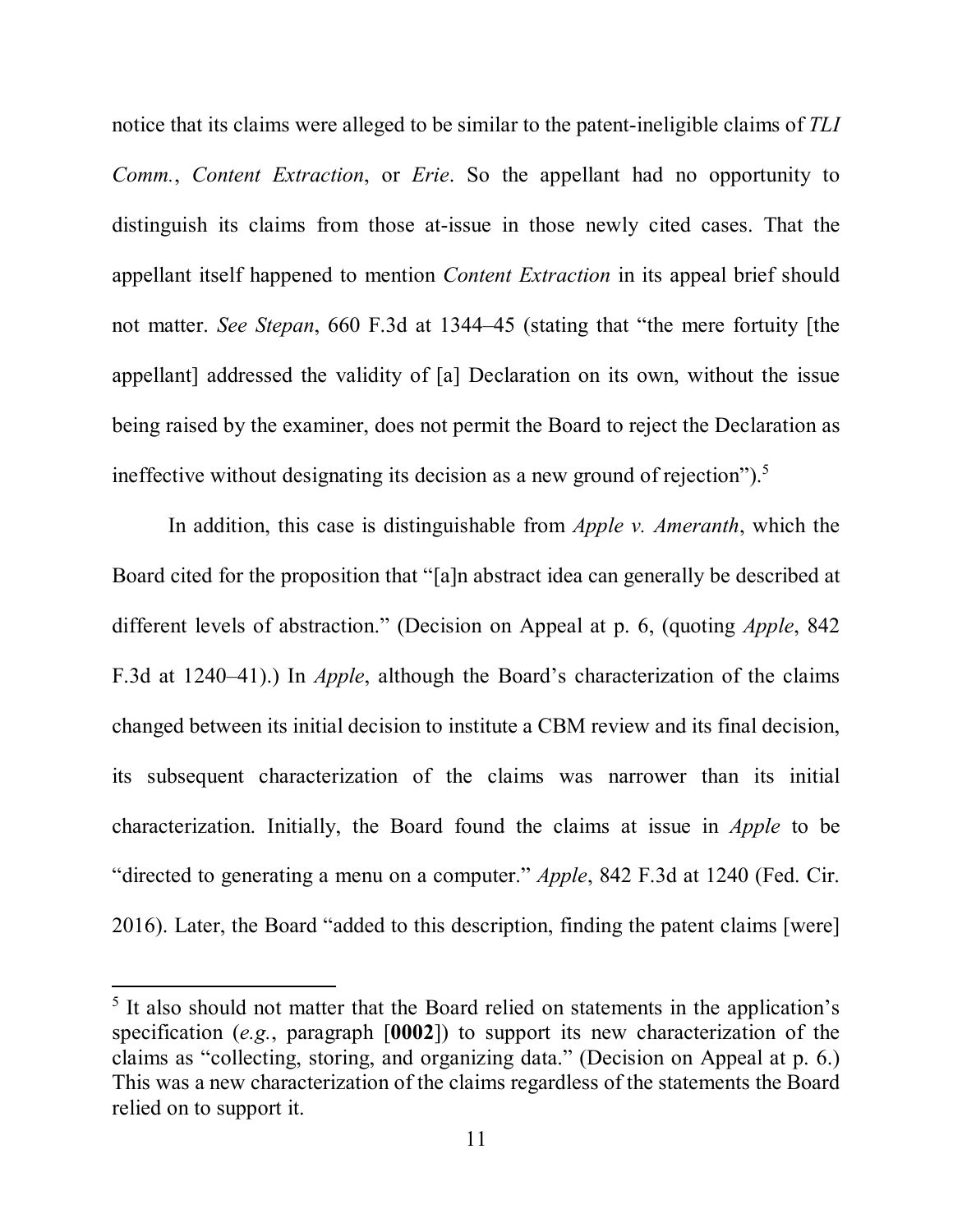directed to the abstract idea of generating a second menu from a first menu and sending the second menu to another location." *Id.* (emphasis added). Moreover, both of these alleged abstract ideas were tethered to the specific language of the claims at issue which recited, among other things, a "system for generating and transmitting menus comprising . . . application software for generating a second menu from said first menu." *Id.* at 1234 (emphasis added). *See also Enfish, LLC v. Microsoft Corp.*, 822 F.3d 1327, 1337 (Fed. Cir. 2016) ("describing the claims at such a high level of abstraction and untethered from the language of the claims all but ensures that the exceptions to  $\S$  101 swallow the rule").

While the Board narrowed its alleged abstract idea in *Apple*, here the Board broadened the abstract idea alleged by the examiner: "Stated at a higher level of abstraction . . ." And the Board's broader characterization of appellant's 240-word claim as directed to "collecting, storing, and organizing data" was not tethered to any specific language in the claim at issue. *See Enfish*, 822 F.3d at 1337. In *Apple*, this Court determined the Board's "slight revision of its abstract idea analysis [did] not impact the patentability analysis." *Apple*, 842 F.3d at 1241. But that is not the case here. The Board's new characterization of the appellant's 240-word claim as "collecting, storing, and organizing data" is more than a slight revision. That this new characterization implicated previously uncited case law<sup>6</sup> is evidence enough of

<sup>6</sup> *E.g.*, *TLI Comm., Content Extraction, and Erie*. (*See* Decision on Appeal at p. 7.)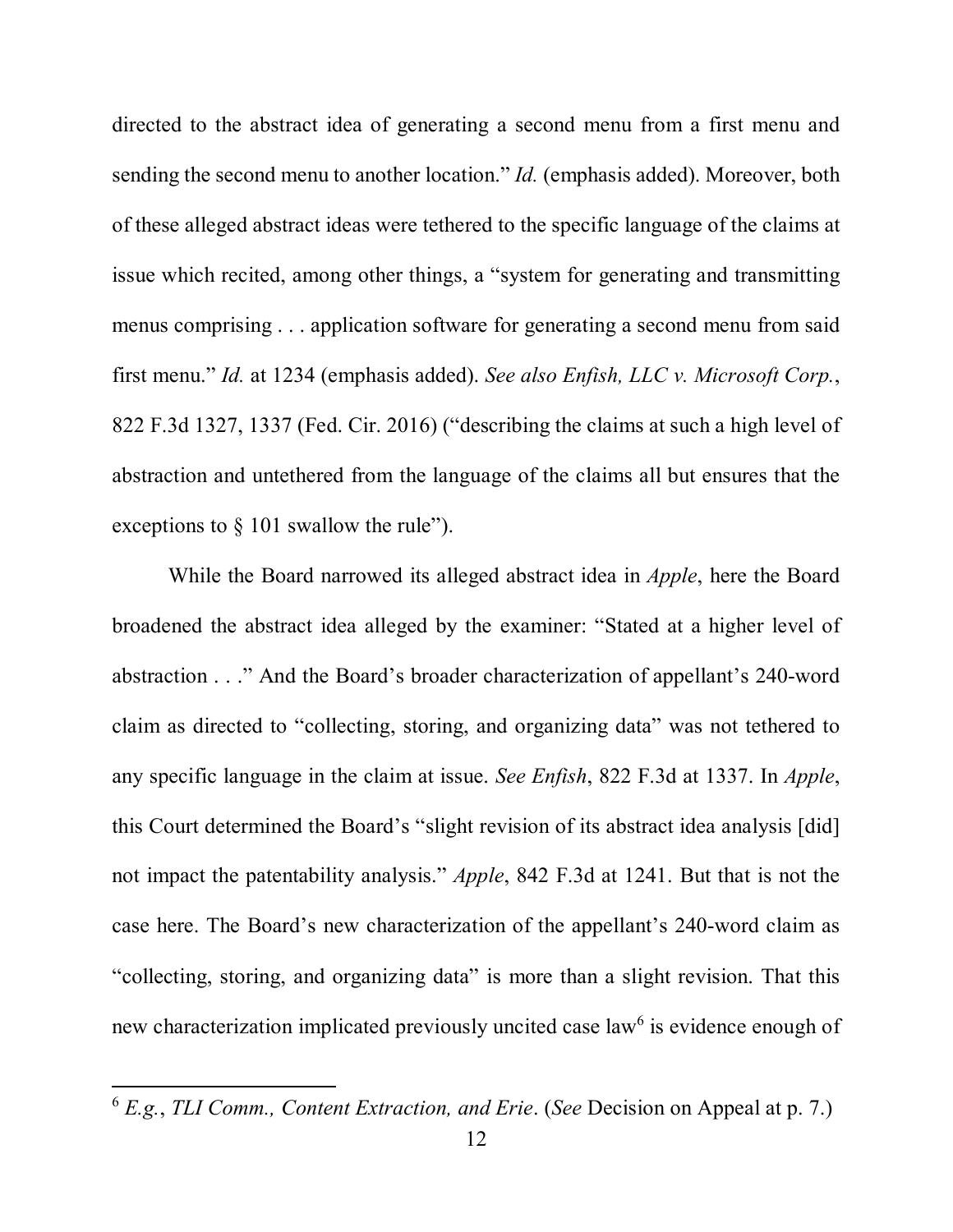this. Hence, this Court should find that the Board's new and **broader** abstract idea completely **untethered** to any claim language was a significant revision that did impact the patentability analysis.

If anything, this Court's observation in *Apple* that "[a]n abstract idea can generally be described at different levels of abstraction" reinforces the need to provide an appellant the opportunity to respond to any new abstract idea the Board alleges for the first time in its decision on appeal. Were this not the case, appellants might have tailored their arguments to the abstract ideas alleged by the examiner only to have the Board uphold the rejection based on previously unseen abstract ideas those appellants have not yet had the opportunity to address. That approach cannot be deemed to satisfy the APA's requirements to provide appellants both the "notice of the factual and legal bases upon which the rejection was based" and the opportunity to respond. Like the petitioner in *SAS Inst.*, who could not have anticipated hypothetical or alternative claim constructions seen for the first time in the Board's final decision, the appellant here could not have anticipated new abstract ideas alleged by the Board for the first time in its decision on appeal.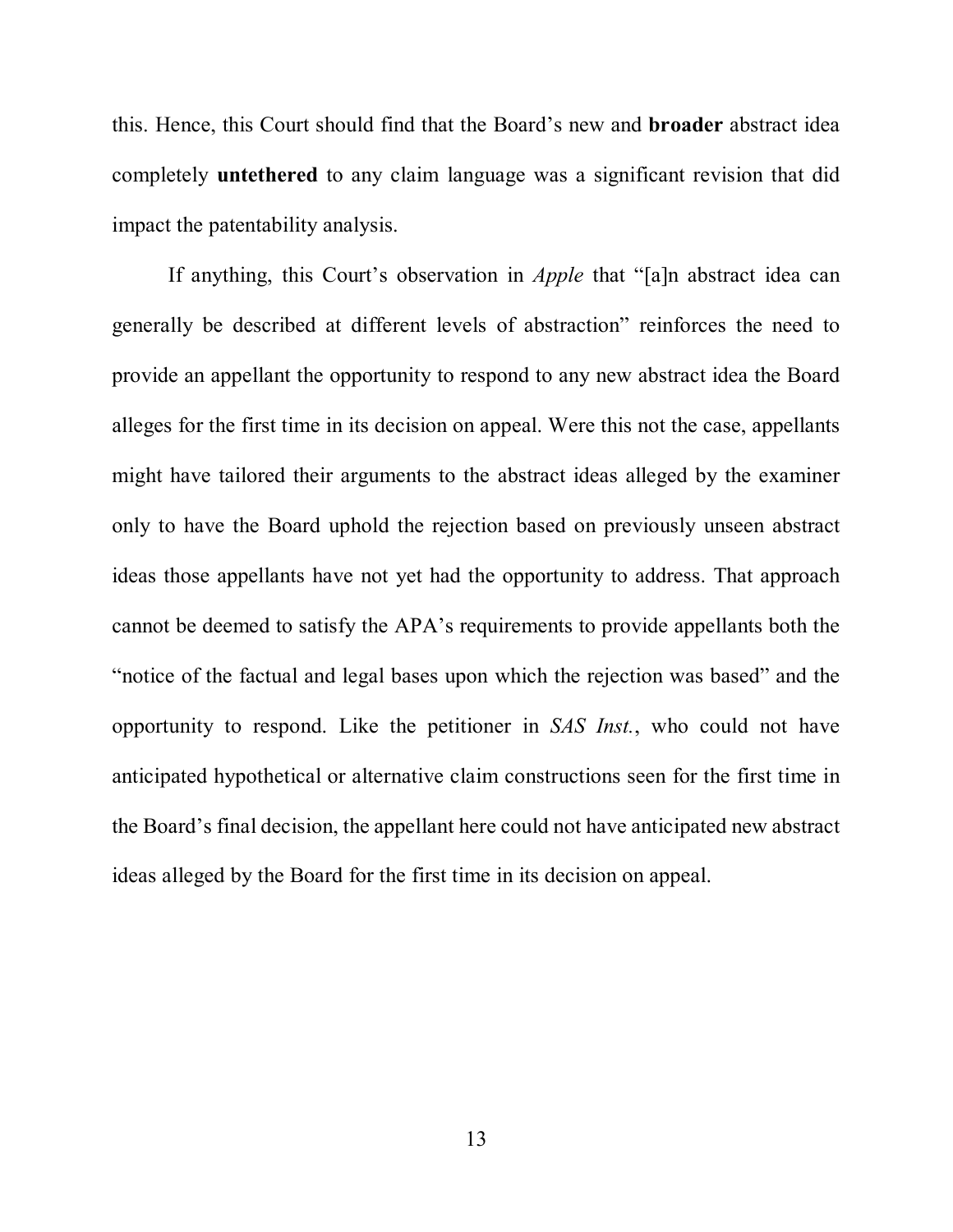#### **CONCLUSION**

In view of this Court's precedent, the Board should have designated its rejection of the appellant's claims on the basis that they are directed to the abstract idea of "collecting, storing, and organizing data" as a new ground of rejection in order to reopen prosecution and allow the appellant a fair opportunity to respond to this new characterization of the claims.

Most of all, this Court is presented with an opportunity to address an open question concerning § 101 jurisprudence in the *Mayo*/*Alice* context. Applicants, the Patent Bar, the Examining Corps, and the Board would benefit from a decision that clarifies under what circumstances the rationale underlying a subject matter rejection changes enough to implicate the APA's due process principles of notice and an opportunity to respond.

Respectfully submitted,

Adam G. Kelly, President THE INTELLECTUAL PROPERTY LAW ASSOCIATION OF CHICAGO P.O. Box 472 Chicago, Illinois 60690

/s/ Brian J. Emfinger Brian J. Emfinger *Counsel of Record* 

Robert H. Resis Charles W. Shifley BANNER & WITCOFF, LTD. 10 S. Wacker Drive, Suite 3000 Chicago, Illinois 60606 Tel: 312-463-5000 Fax: 312-463-5001 *Co-counsel for Amicus Curiae*  rresis@bannerwitcoff.com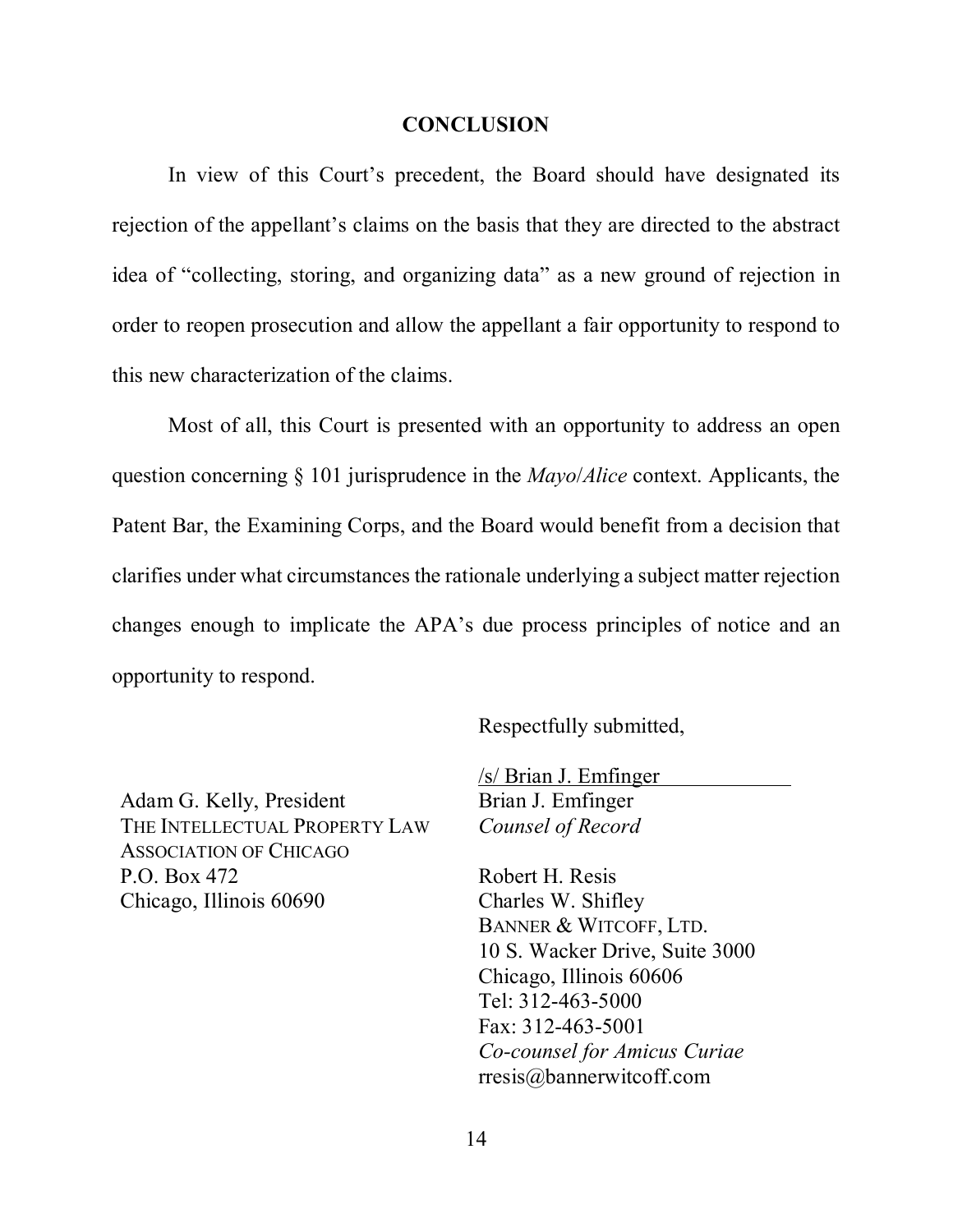## **CERTIFICATE OF COMPLIANCE**

Pursuant to Federal Rule of Appellate Procedure 32(a)(7)(B), Counsel for *Amicus Curiae* The Intellectual Property Law Association of Chicago certifies that, according to the Microsoft Word® processing program used to prepare this brief, this brief contains no more than 3300 words and is not more than 15 pages, not including the table of contents, table of citations, signature block, and certificates of counsel.

> /s/ Brian J. Emfinger Brian J. Emfinger